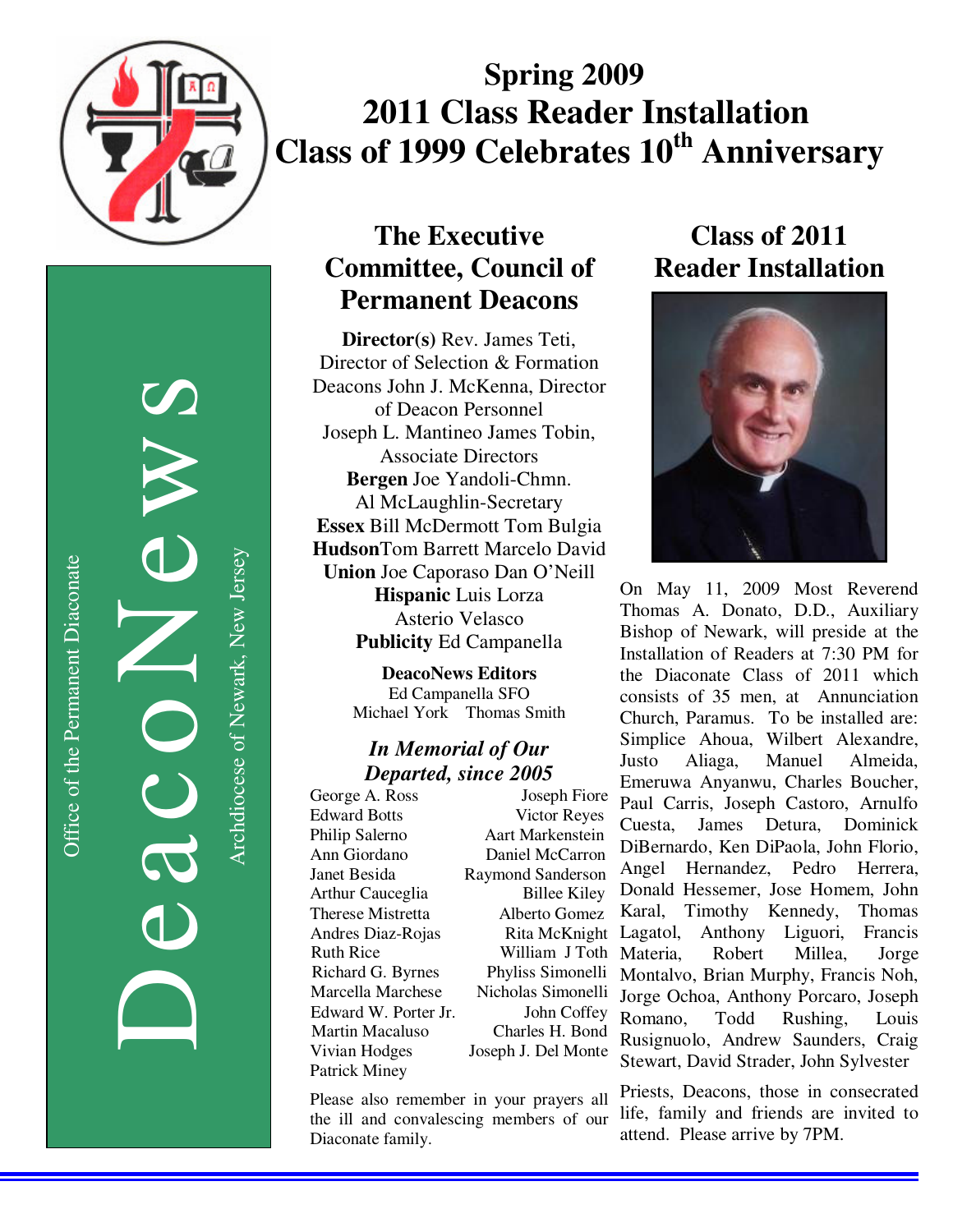#### *Director's Column*  **Deacon John McKenna**



The Lord is Risen! He has truly Risen!

The time between Easter and Pentecost is a particularly blessed time in the Church. The season coincides with spring when our environment comes to life after a long winter. In the Church we see this new growth in our neophytes, the word means "new shoots", new Christians born from the Baptismal fonts of our Churches during the Easter Vigil.

Our continuing education program continues to be well received. Currently, Fr. Jack Russell of Immaculate Conception Seminary at Seton Hall is our guest speaker. Fr. Jack will give his last lecture in a three part series on Spirituality Thursday, May  $7^{\text{th}}$  at 7:30 p.m. in the<br>Archdiocesan Center. Please Archdiocesan Center. Please remember to bring your breviary for Evening Prayer. Deacons attending all three lectures will receive a certification of course completion from the Diaconate Office. Fr. Jack has expressed a willingness to return this Fall to lead a three or four part series on Preaching Practicum. We are blessed to have such a fine pool of talent at our Archdiocesan seminary to draw from for our continuing education program.

#### **DeacoNews Spring 2009 http://mywebpages.comcast.net/edcampy/ Archdiocese of Newark**

As reported on page 1, our brothers in Diaconate training will be installed as Readers in a Mass celebration of Lectorate at Annunciation Parish, Paramus on May  $11^{th}$ . I know that when my class received this minor order during formation it was encouraging to see the support and presence of the Diaconate Community. I encourage all to attend.

The next scheduled meeting of the Deacon Council will be Thursday, May 19, 2009 at the Archdiocesan, all deacons are invited to attend. If there is something that you would like included on the agenda please contact your local Deacon Council member(s), there are two, in your county.

# **Class of '99 to Celebrate 10th Anniversary**



Ordained on June 5, 1999 by Archbishop Theodore E. McCarrick the class of 1999 has lost Deacons Bill Toth, Aart Markenstein and Richard Moore to the Church Triumphant. Remaining in the service of the Lord here on earth and celebrating their  $10<sup>th</sup>$ Anniversary as Deacons are: Vince Accardi, Robert Baker, Sr, Vincent Belluscio Jr, Thomas Bulgia, Edward Campanella, Drew Dickson, Bob Fencik, Herb Gimbel, Robert Glasner, Fredrick Kautz, Paul Kliagua, Michael Lydon, Mike Maione, Steve Marchese, William Mc Dermott, John Mc Keon, Keith Mc Knight, Albert Mc Laughlin, Jerry Rehse, Ralph Savo, Luis Velo, Joseph Yandoli.

Many class members have distinguished themselves and the diaconate by participating in leadership roles in our community of Deacons

A Mass of Thanksgiving at St. Matthew, 555 Prospect Ave., Ridgefield NJ 07657 will be hosted by Rev. Donald P. Sheehan - Pastor and Deacon Drew Dickson, will be celebrated at 5:30 pm on June 6, 2009 at. Dinner will follow at Café Tivoli

*Deacon Spotlight*  **Frank McQuade**, PhD, JD, STMA, LL.B, LL.M



Newark's most senior Deacon, Frank was born in Harrisburg Pennsylvania on June 11, 1920 of Mary and Francis McQuade. Frank has two living sisters and two departed brothers. Frank graduated Harrisburg Catholic High School in 1939 and was planning to go to Rome for seminary but travel to Europe was suspended as Hitler invaded Poland. He then went to St. Charles Borromeo Seminary in Philadelphia for two years then on to Fordham and Catholic University of America in Washington DC in 1950 where he was a student of Archbishop Fulton J. Sheen, Servant of God, whose cause for canonization is currently being adjudicated in Rome and Frank is active in his cause as well.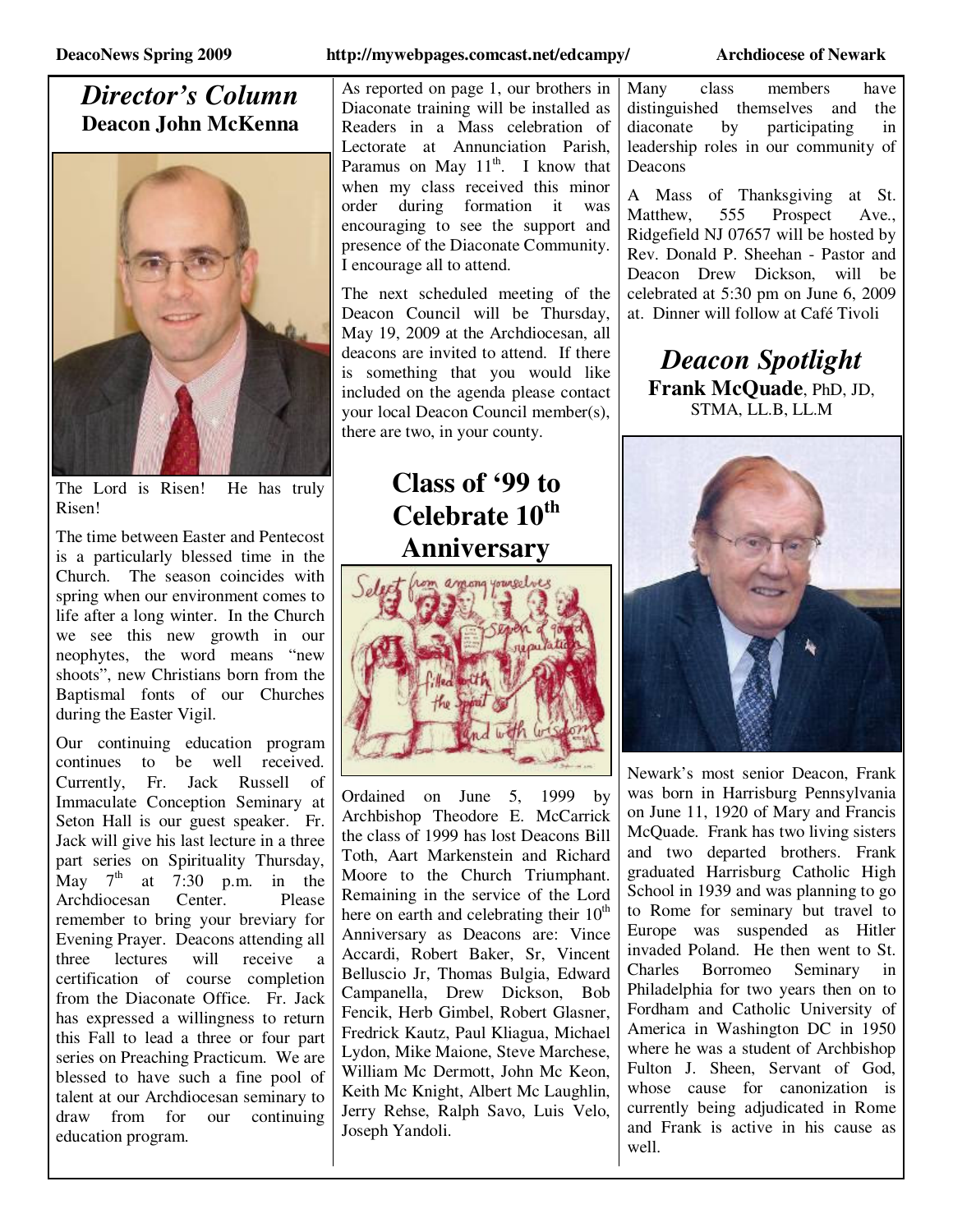Dr. Francis P. McQuade received his MA in Theology from Seton Hall University and PhD from Catholic University of America. He earned his LL.B, JD from Fordham Law School in 1955, and his LL.M from NYU Law School as a Ford Foundation Fellow.

He has been a delegate to the United Nations for the Holy See Mission's Legal Committee and was made a Papal Knight of the order of St. Sylvester by Pope John Paul II. He was personally installed in rank by the Vatican Secretary of State. This honor, awarded in 1987, was in recognition of "distinguished and personal characteristics and reputation and for notable accomplishments for advancing the reign of God." He was initiated as Knight of Malta by Cardinal John O'Conner in 1992 at St. Patrick's Cathedral. This honor is given to laypersons who are involved in the church on an international level

Frank began teaching law in 1957 at Seton Hall University Law school where he is currently Professor Emeritus. Dr. McQuade served as Essex County Counsel from 1971 to 1977 and in 1990. He was also a member of the New York law firm of Paul, Weisss, Rifkind, Wharton and Garrison and a member of several well known Irish-American organizations to include: Newark's St. Patrick Day Committee, The Giblin Assn., Cryan assn, Irish-American Society of Seton Hall Law School, and was the Brian Boru Irishmen of the year in 2006.

If there is a word to describe the life of Frank McQuade it would be "accomplished". He has lived a very active, extended, and esteemed life serving the church, several universities, the law and government. He has earned a total of seven academic degrees, including a Doctorate in Philosophy from Catholic University of America and a Doctorate in Law from Fordham University, an LL.M in Law from NYU and a Master of Arts in Theology from Seton Hall.

was going to be a very spiritual filled day fueled by faith and united in Christ.

After signing in and getting our coffee, bagels, and reading material we made our way to our seats taking in all that was good about this day waving to our friends, brother deacons and priests that we knew. Before the opening prayer it was announced that the priests would be in the seats behind the stage to hear confessions throughout most of the day.

Our first speaker was Deacon Ralph Poyo of Raleigh, North Carolina. He spoke about "In Genuine Pursuit of Sexual Purity." It was a very frank and revealing testimony about his life before and after becoming a Deacon. Some taboo subjects such as pornography were discussed.

It was a very heartfelt testimony that I am certain every man sitting in that arena could relate to one way or another. (Jn. 20:23)

Our next Speaker was Dr. Phil Mango, Psychotherapist and President, St. Michael's Institute, He spoke about "The Real Deal about Men" & "The Women we Love". Dr. Mango is a licensed Catholic Psychotherapist. Dr. Mango touched very profoundly on relationships with married couples in all areas of sex, family, finances, and raising children. (Eph. 5:25)

We then continued with lunch and fellowship, and then came the time to gather for Eucharistic adoration. This was certainly one of the highlights of the day. We all came together in unity with Christ in our presence.

Our next speaker in the afternoon was Danny Abramowitz "Are You Ready". Danny Abramowitz is a well known NFL legend and is the host of EWTN television program "Crossing the Goal" Mr. Abramowitz spoke on a verity of subjects about men's attitudes towards life in general such as sports, family, getting along with our children and wives and what it means to especially have God in our lives. (Lk. 11:1)

Frank married Theresa when he was 64 in 1984 and was ordained a Permanent Deacon in 1995 at the age of 75 by Bishop Frank J. Rodimer in the Diocese of Paterson NJ. Living with his wife Theresa in Maywood, NJ he is now serving the Archdiocese of Newark at Our Lady of Sorrows parish in South Orange.

## *Annual Memorial Mass for Deceased Deacons and Wives*

#### **April 25, 2009 10:00 AM Archdiocesan Center in Newark**.

The turnout for the Memorial Mass was wonderful. Rev. Thomas F. Blind presided. We were all reminded of the wonderful legacy of the men and women in service to God's diaconate community. All enjoyed a luncheon at noon

## **First Annual Catholic Men's Conference March 28, 2009**

**By Deacon Herb Gimbel** 



We all gathered at the Richard J. Codey Arena in South Mountain area of West Orange New Jersey. Early on a cool spring morning literally hundreds of men streamed into the parking area designated for the Catholic Men's Conference. As we pulled into our parking spaces the comradely began almost immediately and increased as we walked towards the front doors of the arena we knew it